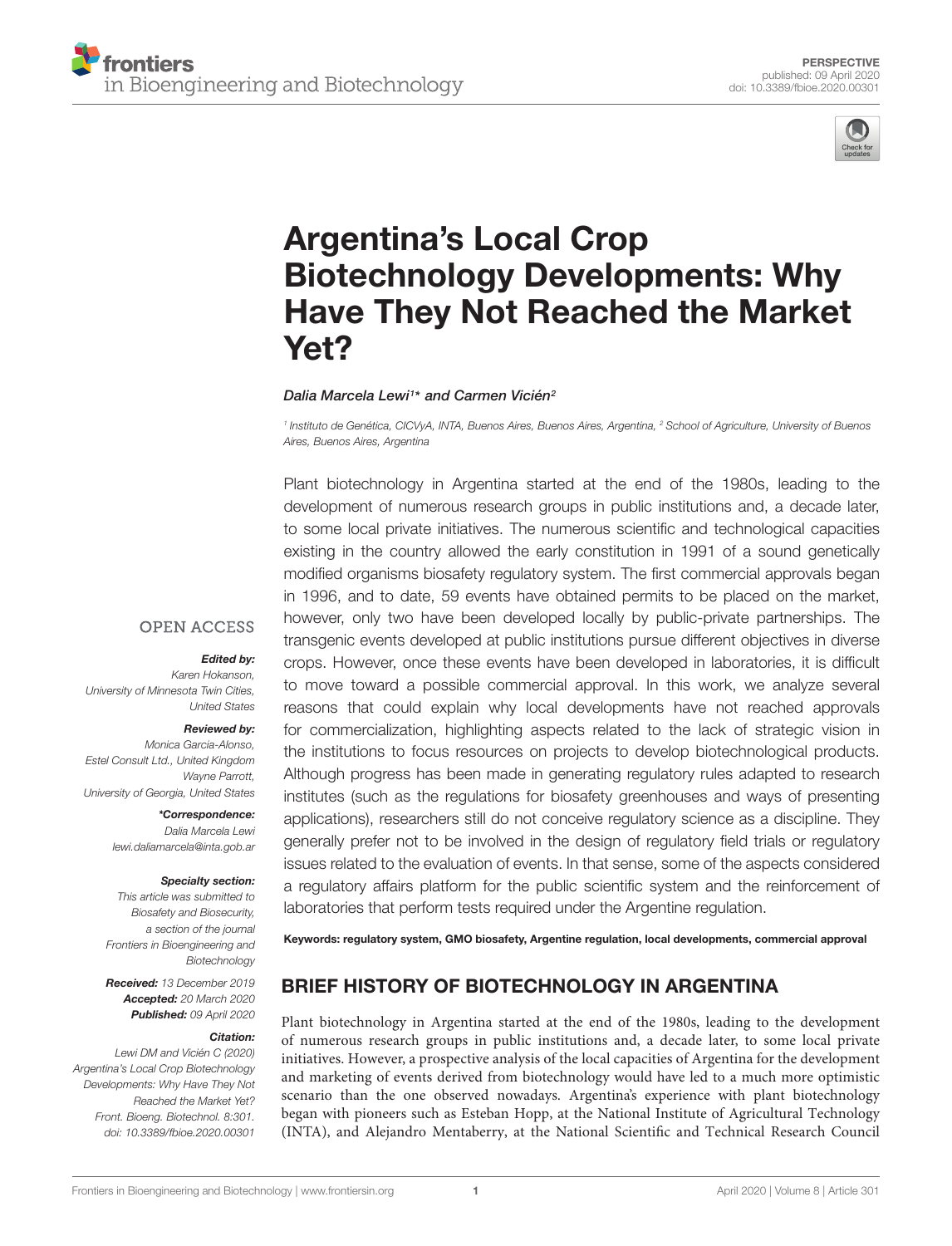(CONICET), in the late 1980s, both of whom mentored the subsequent generations of specialized academics in the area.

Farmers in Argentina have always rapidly adopted new developments and technologies. Indeed, Argentine fields currently have more than 24.9 million hectares of GM crops, 19.2 of which are of soybean (almost 100%), 5.5 of maize (96%), and 0.3 of cotton (almost 100%). These data indicate that farmers are not reluctant to adopt these crops, the vast majority of which are developed abroad [\(ISAAA,](#page-5-0) [2018\)](#page-5-0).

In 1991, the National Advisory Commission on Agricultural Biotechnology (known by the Spanish acronym, CONABIA), whose function consists of reviewing the safety assessments of biotechnology events, was formed. CONABIA is still operative today[1](#page-1-0) and its members include, among others, specialists in the fields of genetics, plant physiology, and agronomy. A significant aspect of the Argentine regulatory system is that it is widely recognized as being a structure that has remained "uncontaminated" by bureaucratic history, where scientific and technical credibility and enforceability prevail, which is critical when dealing with a sensitive issue for society, such as GM crops [\(Vicién and Trigo,](#page-6-0) [2017\)](#page-6-0).

Since its creation, CONABIA has been instrumental to the successful evaluation of more than 50 different (single and stacked) events. Thanks to its outstanding academic members and excellent track record in the field, in 2014, CONABIA was recognized as a Reference Center for the Biosafety of genetically modified organisms (GMOs) by the FAO. Considering these facts, Argentina should have been much more successful in the deregulation of its local biotechnological events. However, only two out of the more than fifty events that have been approved for commercialization were developed locally.

The regulatory process in Argentina is established in Resolution 763/2011 issued by the Ministry of Agriculture. This Resolution establishes a procedure divided into three steps: (i) an environmental assessment performed by CONABIA, (ii) a food and feed safety evaluation performed by the National Agri-Food Health and Quality Service (known as SENASA, by its Spanish acronym), and (iii) an evaluation of its impact on the agricultural market. Once each step is completed, a Decision Document is drafted, which must be favorable for the event to be approved. The procedure is the same for both local and imported events. Most of the events that have passed through the regulatory process have been developed by private companies, mostly from the Northern Hemisphere<sup>[2](#page-1-1)</sup> ([Figure 1](#page-2-0): events approved in Argentina).

**[Table 1](#page-3-0)** shows the two national events approved for commercialization that have completed all the steps of the regulatory process: the abiotic stress-resistant and herbicidetolerant Soybean HB4, developed by the local business company INDEAR (a public and private partnership formed by CONICET and the enterprise BIOCERES), and the virus Y-resistant Potato PVY, developed by CONICET and achieved by the company Sidus-Tecnoplant, a public-private collaboration.

In 2015, another event was almost approved for commercialization: sugarcane with glyphosate resistance. This event passed the environmental and food and feed safety assessments, but failed to pass the agricultural market impact evaluation, possibly because of the negative public perception of sugarcane stakeholders<sup>[3](#page-1-2)</sup>. The developments of sugarcane varieties are carried out by both public and private sector institutions.

Wheat HB4, another local development by INDEAR, which has drought resistance, is currently undergoing the evaluation and has already achieved approval from both CONABIA and SENASA, but it is still awaiting the final decision from the Agricultural Markets Office<sup>[4](#page-1-3)</sup>. In that sense, beyond regulations, another aspect of the Argentine system that has to be considered is the internalization of potential trade problems, which is based on its position as a net exporting country. This is generally one of the main causes for the delay in approvals, since the government weighs the consequences of any new products on the Argentinian market [\(Vicién,](#page-6-1) [2012\)](#page-6-1).

Regarding the remaining local developments listed in **[Table 1](#page-3-0)** (a list that may not be exhaustive), many have not gone beyond the laboratory step, others have only completed the greenhouse step, and very few have been evaluated in the field. This situation inevitably raises questions regarding the difficulties faced by local developments when looking for deregulation.

Other countries in the region are in similar situations regarding the adoption of biotechnology and are working to establish their deregulation procedures. FAO asked CONABIA to assist other countries that were establishing their regulatory frameworks, a program that is proving successful in training specialists on how to perform risk assessment for GM crops. While Argentina's regulatory system serves as a reference for many countries, it is important to note that the system does not appear to support local developments. Fortunately, there are exceptions in the region, such as the virus-resistant beans obtained by the Brazilian Agricultural Research Corporation (EMBRAPA by its acronym in Portuguese), developed by Francisco de Aragao's Group [\(Faria et al.,](#page-5-1) [2016\)](#page-5-1). So far, this has been the only case in which an entirely public development achieved approval by the Brazilian National Technical Biosafety Commission (CTNBIO by its acronym in Portuguese), having also completed every assay required in publicly funded labs<sup>[5](#page-1-4)</sup>.

Over the last 30 years, the scientific-technological system in Argentina, composed of public institutions and universities, has led to the development of many GM crop events, such as potato, alfalfa, wheat, maize, sunflower, sugarcane, soybean, lettuce, and cotton (**[Table 1](#page-3-0)**). These were achieved mostly through funding from institutions such as INTA, CONICET, Universities, and the National Agency for Scientific-Technical Promotion (ANPCyT by its acronym in Spanish) and other public sources. The projects are financially and economically evaluated taking into account research and development costs, regulatory aspects (biosecurity

<span id="page-1-0"></span><sup>1</sup><https://www.argentina.gob.ar/convocatoria-conabia>

<span id="page-1-1"></span><sup>2</sup><https://www.argentina.gob.ar/ogm-comerciales>

<span id="page-1-2"></span><sup>3</sup>[http://www.sitioandino.com.ar/n/176588-ingenios-se-resisten-a-la-cana-de](http://www.sitioandino.com.ar/n/176588-ingenios-se-resisten-a-la-cana-de-azucar-transgenica/)[azucar-transgenica/](http://www.sitioandino.com.ar/n/176588-ingenios-se-resisten-a-la-cana-de-azucar-transgenica/)

<span id="page-1-3"></span><sup>4</sup>[https://www.clarin.com/economia/economia/gen-resistencia-sequia-divide](https://www.clarin.com/economia/economia/gen-resistencia-sequia-divide-aguas-gabinete-macri.html)[aguas-gabinete-macri.html](https://www.clarin.com/economia/economia/gen-resistencia-sequia-divide-aguas-gabinete-macri.html)

<span id="page-1-4"></span><sup>5</sup>[http://ctnbio.mctic.gov.br/documents/566529/686210/Parecer+Consolidado+](http://ctnbio.mctic.gov.br/documents/566529/686210/Parecer+Consolidado+Francisco+Zerbine.pdf/2217911a-07fb-4643-8757-e9badcbe5516?version=1.0) [Francisco+Zerbine.pdf/2217911a-07fb-4643-8757-e9badcbe5516?version=1.0](http://ctnbio.mctic.gov.br/documents/566529/686210/Parecer+Consolidado+Francisco+Zerbine.pdf/2217911a-07fb-4643-8757-e9badcbe5516?version=1.0)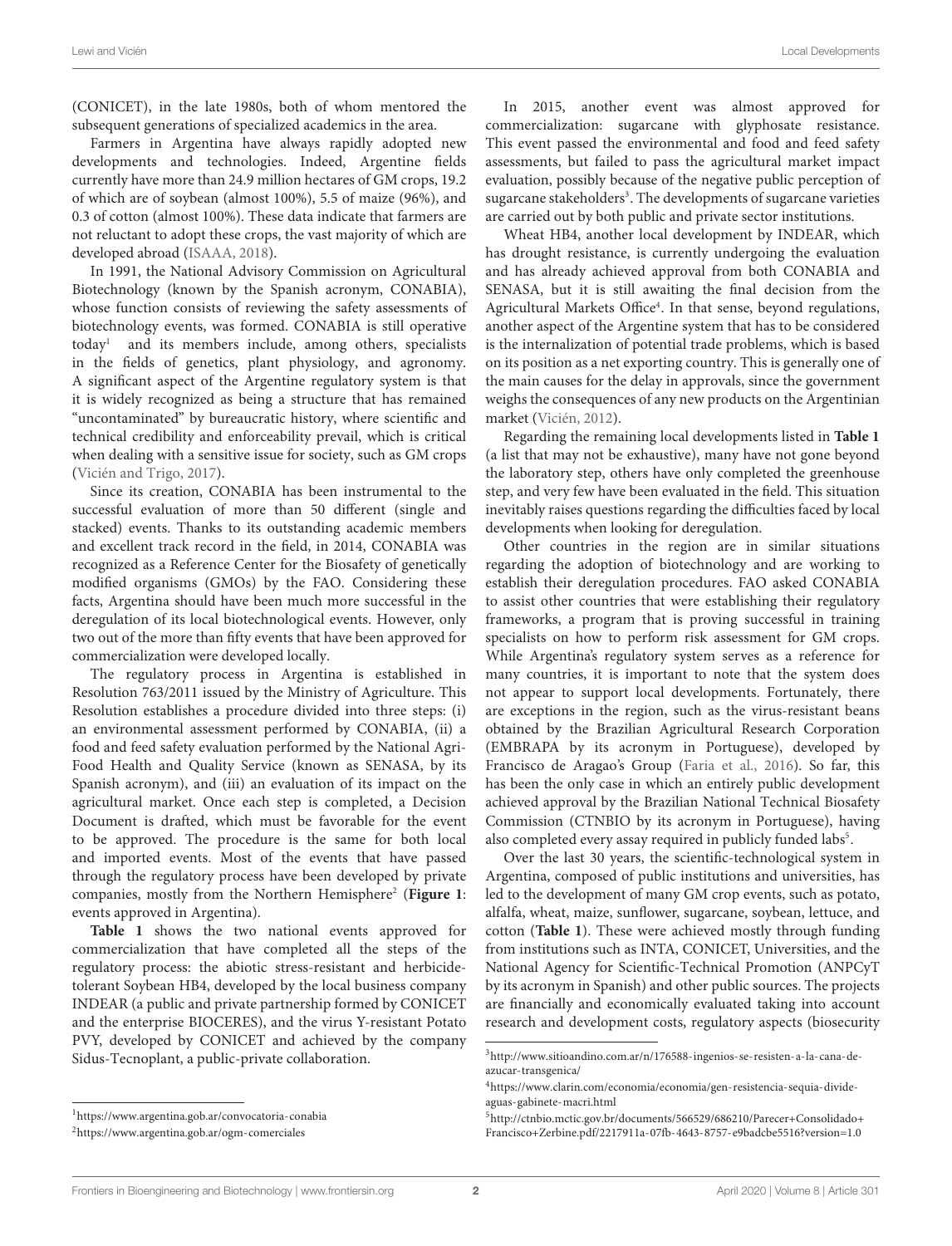

<span id="page-2-0"></span>and varietal registration), potential benefits for farmers and for the value chain, prospective on possible markets (both internal and external), and relative sizes and possible degree of adoption. After obtaining the desired prototypes for each laboratory event, developments only reach the stage of growth chamber or greenhouse trials. However, once they are stabilized and multiplied, in many cases, there is not enough funding to advance to field trials and complete the remaining steps of the regulatory procedure.

# NEW NORMS FOR NEW TECHNIQUES

The regulatory framework has been recently updated in Argentina. The country pioneered the development of regulations for the so-called "new breeding techniques" (NBTs), as specified in Resolution No. 173 of 2015 from the Ministry of Agriculture [\(Whelan and Lema,](#page-6-2) [2015\)](#page-6-2) and also present in the updated version from the same Ministry (Resolution No.

36, 2019). This Resolution states that, to be considered as a "Genetically Modified Organism," the product must possess a novel combination of genetic material obtained through the use of modern biotechnology in accordance with the definition from the Cartagena Protocol on Biosafety [\(Secretariat of the](#page-6-3) [Convention on Biological Diversity \[SCBD\],](#page-6-3) [2000\)](#page-6-3). Under these guidelines, the applicants must describe in detail the intended modifications and the way they plan to obtain them in an "Instance of Prior Consultation" (ICP by its Spanish acronym). CONABIA will send an answer to the applicant within 60 days to determine the regulatory status of the product. This procedure allows researchers to know whether their product will be considered as a GMO or not, even before starting laboratory work. The procedure has served as an incentive for private companies and public institutions to undertake new projects, with knowledge at the outset that costly regulatory testing will not be necessary. To date, most of the inquiries received by the authorities have come from locally developed products [\(Lema,](#page-6-4) [2019\)](#page-6-4).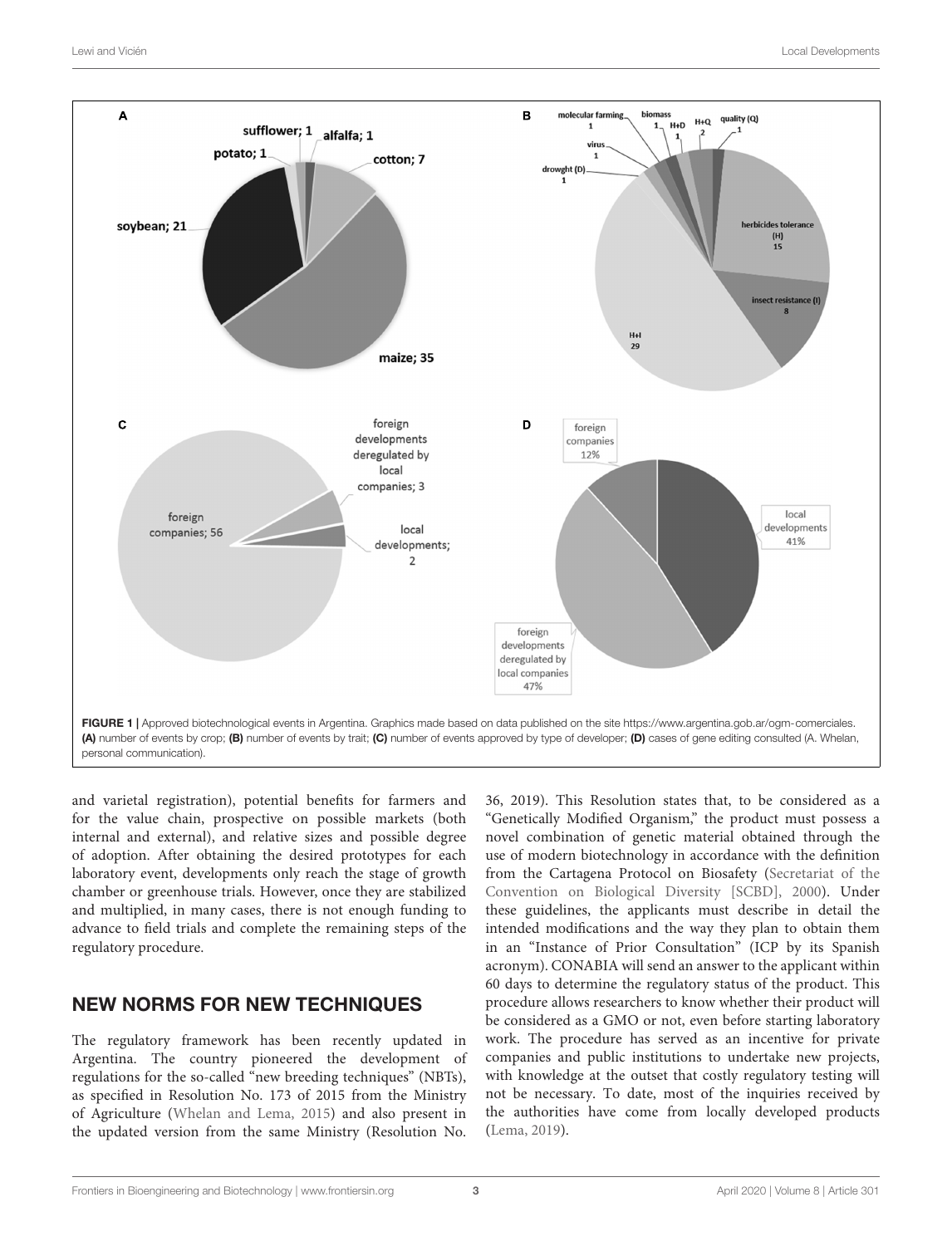#### <span id="page-3-0"></span>TABLE 1 | List of biotechnological developments in Argentina.

| Crop           | <b>Trait</b>               | Maximum degree of progress achieved |                     |                                   |                                    | Type of institution |
|----------------|----------------------------|-------------------------------------|---------------------|-----------------------------------|------------------------------------|---------------------|
|                |                            | Greenhouse/<br>laboratory           | <b>Field trials</b> | <b>CONABIA/SENASA</b><br>approved | Commercial<br>approved/deregulated |                     |
| Potato         | Bacteria                   | $\times$                            |                     |                                   |                                    | Public              |
|                | Fungal                     | $\times$                            |                     |                                   |                                    |                     |
|                | Quality                    | $\times$                            |                     |                                   |                                    |                     |
|                | Nutrition facts            | $\times$                            |                     |                                   |                                    |                     |
|                | Virus PVX-PLRV             | $\times$                            | $\times$            |                                   |                                    |                     |
|                | Virus PVY                  | $\times$                            | $\times$            | $\times$                          | $\times$                           | Public/private      |
| Wheat          | Nutrition facts            | $\times$                            |                     |                                   |                                    | Public              |
|                | Abiotic stress             | $\times$                            | $\times$            |                                   |                                    |                     |
|                | Abiotic stress             | $\times$                            | $\times$            | $\times$                          |                                    | Private             |
| Alfalfa        | Herbicide                  | $\times$                            | $\times$            |                                   |                                    | Public              |
|                | Abiotic stress             | $\times$                            | $\times$            |                                   |                                    |                     |
| Orange         | Virus                      | $\times$                            | $\times$            |                                   |                                    | Public              |
| Maize          | Abiotic stress             | $\times$                            | $\times$            |                                   |                                    | Public              |
|                | Abiotic stress             | $\times$                            | $\times$            |                                   |                                    | Private             |
| Cotton         | <b>Boll weavil</b>         | $\times$                            |                     |                                   |                                    | Public              |
| Sugarcane      | Virus                      | $\times$                            | $\times$            |                                   |                                    | Private             |
|                | Herbicide                  | $\times$                            | $\times$            | $\times$                          |                                    |                     |
| Peach          | Quality                    | $\times$                            |                     |                                   |                                    | Public              |
| Tomato         | Abiotic stress             | $\times$                            |                     |                                   |                                    | Public              |
|                | Leaf area                  | $\times$                            |                     |                                   |                                    |                     |
|                | Nutrition fatcts           | $\times$                            |                     |                                   |                                    |                     |
| Lettuce        | Virus                      | $\times$                            |                     |                                   |                                    | Public              |
|                | Fungal                     | $\times$                            |                     |                                   |                                    |                     |
| Sunflower      | Fungal                     | $\times$                            |                     |                                   |                                    | Public              |
| Grape          | Abiotic and abiotic stress | $\times$                            |                     |                                   |                                    | Public              |
| Soybean        | Herbicide                  | $\times$                            | $\times$            | $\times$                          | $\times$                           | Public/private      |
|                | Abiotic stress             | $\times$                            | $\times$            | $\times$                          | $\times$                           |                     |
| Paspalum       | Abiotic stress             | $\times$                            |                     |                                   |                                    | Public              |
| Chloris gayana | Abiotic stress             | $\times$                            |                     |                                   |                                    | Public              |
| Fescue         | Herbicide                  | $\times$                            | $\times$            |                                   |                                    | Public              |

Gene editing, one of the NBTs discussed above, is one promising new biotechnological approach to improve crops that is considered more precise and can avoid the insertion of unnecessary genes. Crops modified using gene editing may be more easily adopted because products require a simpler regulatory procedure [\(Jones,](#page-5-2) [2015;](#page-5-2) [Georges and Ray,](#page-5-3) [2017\)](#page-5-3). The procedure described in Resolution No. 173/15 is streamlined for products derived from gene editing but it would still be subject to regulation, given that any product derived from the application of biotechnology is still regulated until it is determined that it does not contain stable DNA insertions. Before then, all associated material must be handled in contained and confined conditions.

# DIALOGUE BETWEEN RESEARCHERS AND PUBLIC REGULATORS IN ARGENTINA

In 2014, given difficulties faced by developers in Argentina, REDBIO (a non-profit organization bringing

together plant biotechnology labs across Argentina) held two workshops to debate and share ideas regarding the prevailing situation. In that sense, two official statements were drafted and addressed to the authorities responsible for regulation at the Ministry of Agriculture.

In these workshops, the various problems faced by researchers regarding the current regulatory system in Argentina were considered. The conclusions are listed below.

## Regarding Policies

- General lack of State support for most research information and commercialization of GM events.
- Insufficient sources of resources and State funding to go through the trials required for deregulation.
- The non-existence of formal State structures to facilitate, organize, and present regulatory data to the relevant agencies.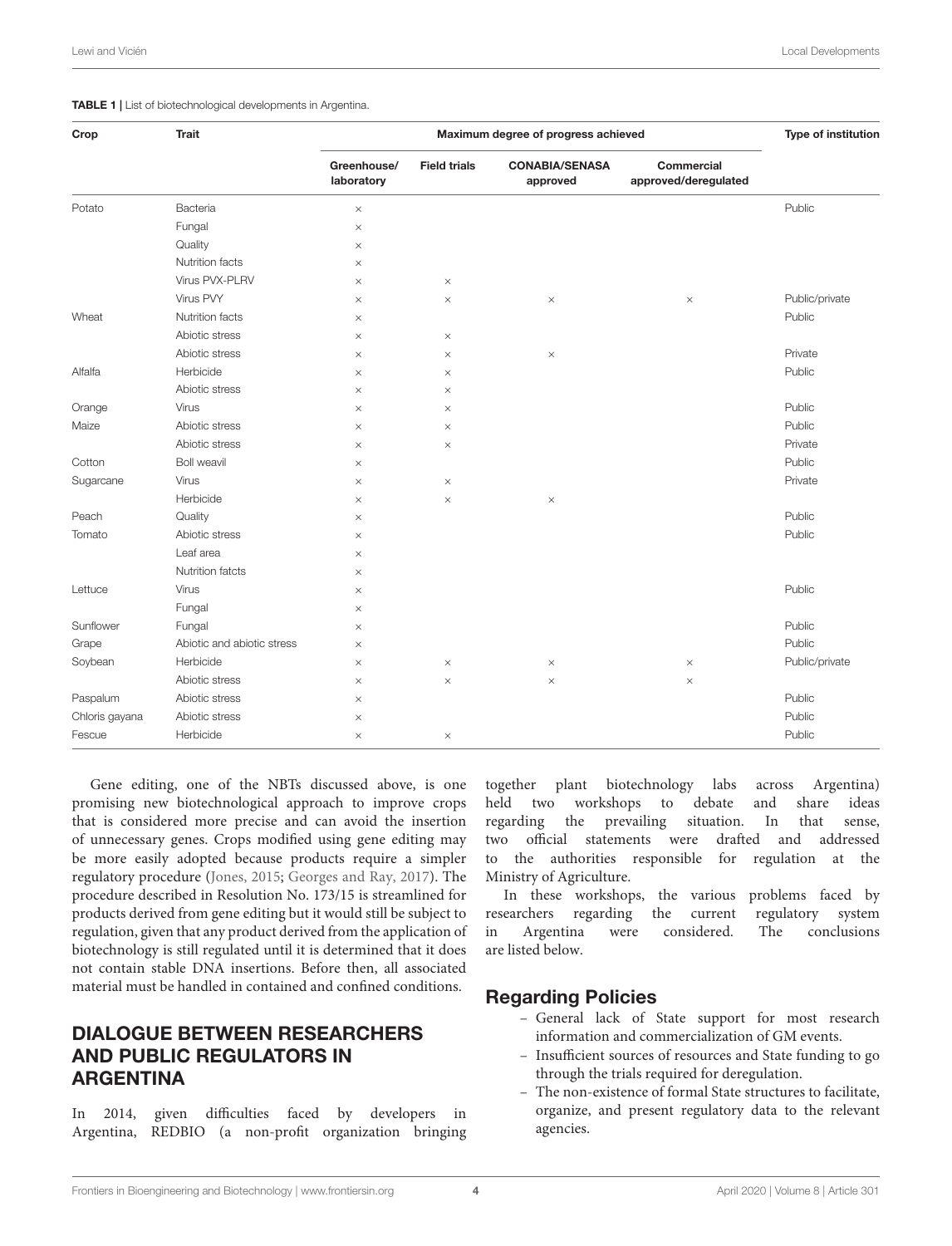## Regarding the Regulatory Process

### For Developers

- They are often unaware of the general regulatory process.
- No guidelines specify how developers should start with the regulatory process.
- The processes and steps to complete, as well as the initial data required, are unclear.
- Many developers are not up to date on the resolutions setting out the process.

### For the Authorities

- There is no coordination between the agencies and offices involved in the three steps of assessment.
- There is an overlapping of the information required from each agency.
- Requirements and criteria are often excessive.

# Regulatory Data Generation

- There is a need for a complete diagnosis of the available infrastructure and capabilities of the national science and technology system.
- There is insufficient funding for regulatory studies.
- There is insufficient information and training on the steps to follow in the regulatory process.
- There is a need for a definition of national and international harmonized quality standards in confined field trials.

It has to be highlighted that researchers in public institutions such as INTA have always worked collaboratively with breeders, who have extensive experience in intellectual property issues, varietal registration, and the respective procedures established by the National Institute of Seeds (INASE by its acronym in Spanish).

To respond to the needs raised in the 2014 workshops, two trainings for researchers were organized by public institutions such as INTA and CONICET and NGOs such as Redbio, ILSI, and Argenbio. Researchers from all plant biotechnology development centers of Argentina participated in them and their projects were analyzed concerning how regulatory studies should be addressed.

The authorities of the Ministry of Agriculture and the Ministry of Science and Technology who participated in these workshops and acknowledged the problems discussed there created a competitive financial funding program for regulatory studies. This program was organized by ANPCyT in 2015 and was called FONREBIO (Biotechnological Products' Regulation Funding)<sup>[6](#page-4-0)</sup>. This funding was initially conceived as a non-reimbursable subsidy for public institutions. However, by the time of its issuance and implementation at the end of 2015, it became a sort of reimbursable loan, which required the approval for a private source of partial backing or commitment for quick insertion into the market. It was announced as a loan of ARS 20 million (USD 1 million at that time), consisting of up to 80% of the project's total cost, with at least 20% of its funding coming from private sources. This restricted the chances of projects coming from public institutions and forced these institutions to seek support from companies interested in investing in the projects. Furthermore, the chances for a project to advance were tied to its intrinsic potential for commercial success.

Similarly, INTA established an internal contest for the use of royalty funds owned by the institution (known as "Fondos de valorización tecnológica"). The funding was meant to promote the insertion of products developed by INTA, including biotech events, into the market. To apply, the development must be commercially viable and easily adopted by producers, which again limits the availability of funding to economically competitive developments only. At the beginning of 2018, the funding consisted of ARS 20 million (USD 1 million back then but only USD 300 thousand nowadays due to the devaluation of the Argentine peso) directed at projects of many different origins, including biotech events. The amount offered quickly proved to be insufficient. Once again, an initiative to boost local developments ended up being inadequate to achieve that goal.

As previously mentioned, local projects can have many different goals. Some of them focus on productivity, which gives them better chances to compete for funding to pay for regulatory studies successfully, whereas others are meant to enhance quality, or are directed at small producers or family farms, which leaves their chances to acquire private backing limited or completely cut off. This means that they end up being unable to pay for the cost of the regulatory process, thus keeping the product from ever reaching the market.

Regarding the costs of the deregulation process, some estimates indicate that it is roughly ten times that of the development itself. These estimates include the costs of gene discovery together with those of the deregulation in various countries, which is partly why the total amount needed varies so much [\(Kent,](#page-5-4) [2004;](#page-5-4) [Falck-Zepeda et al.,](#page-5-5) [2012;](#page-5-5) [Prado et al.,](#page-6-5) [2014\)](#page-6-5). Variation in cost depends on the number of countries where it is filed and the nature of the studies required according to the approval policies of each country. Even though in most cases the necessary studies to achieve approval for commercialization are well established, the amount of money needed to complete them is up for debate, and can be high enough for small businesses or public institutions to abandon or delay the marketing of locally potentially valuable products. Currently, mainly private multinational companies can afford the regulatory burden of approvals in different countries.

Another factor that makes this process even more expensive is the quality certification needed for the data obtained in the regulatory studies. For the EU, the data required must be GLP (Good Laboratory Practices) certified. This certification is handled by the Argentine Accreditation Body (OAA by its Spanish acronym). So far, only a few institutions have been able to achieve this certification, which is expensive. SENASA and CONABIA do not currently require this certification but procedures and data integrity are thoroughly examined.

The current state of event approval across the globe must also be taken into consideration. To avoid problems with imports and exports, the approval of a single event is often requested in more than one country at the same time (for example, a maize

<span id="page-4-0"></span><sup>6</sup><http://www.mincyt.gob.ar/convocatoria/fonrebio-11901>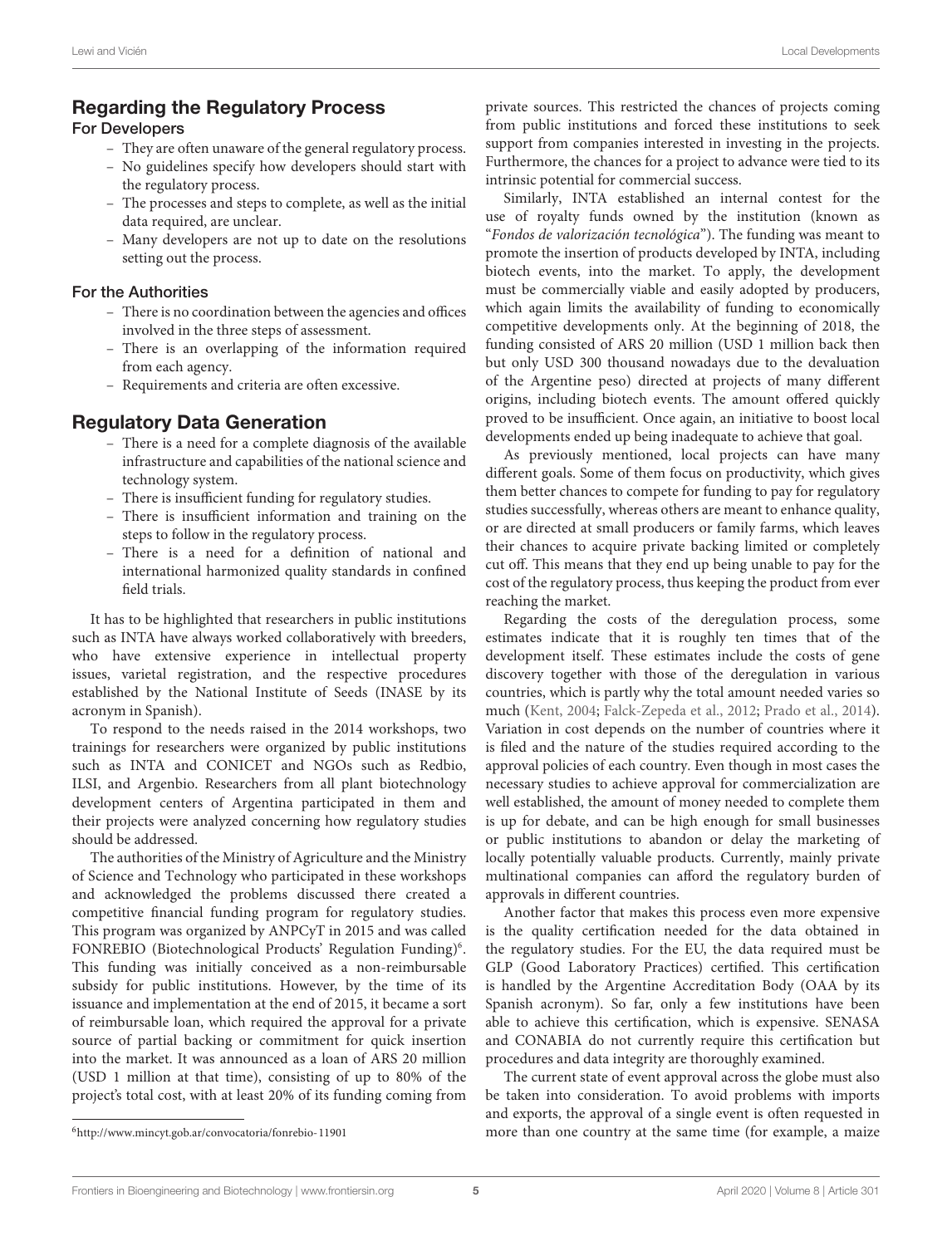event may be presented simultaneously in the United States, European Union, Brazil, Argentina, Colombia, and Paraguay). Every country added to that list results in additional costs and resources. To facilitate the process for their products, many international companies engage their own Regulatory Affairs Departments. This practice allows an efficient organization of both human and financial resources. Until now, there is nothing similar in public institutions.

Based on all the above, the following questions can be posed: Can a local project achieve deregulation in the country? Can it achieve the same acceptable standards for safety as a previously approved privately funded one? Can locally funded projects afford de-regulation in other countries?

## THE PARADOX

As a result of the foregoing, public institutions find it almost impossible to raise funds for the deregulation process, the cost of which exceeds any funding that may be obtained. Thus, a paradox is established, whereby products derived from plant biotechnology, such as GMOs, are developed to address production problems and improve crop quality in ways that conventional breeding cannot achieve, and yet, for these products to be approved and thus be used by farmers, they must meet the criteria set by regulatory authorities in each country where they are expected to be commercialized. The required regulatory studies are extraordinarily expensive and can only be paid for if the institution or company where the product was developed has the necessary funding.

Consequently, only private developments with sufficient funding and adequate resource management are able to pay for the required studies and their certification. Therefore, the only products to ever reach the market are those derived from private initiatives of transnational firms. Developments seeking to solve problems for local production or small farmers are seldom given a chance to reach approval, as they are less attractive for large companies because markets and sales are smaller in size. Furthermore, even when they are granted approval, after much effort and search for company help, as it happened with PVY-resistant potato, developers may find obstacles to commercialization because of public perception barriers. Another controversial case is that of wheat HB4®, which was approved by two out of three agencies (CONABIA and SENASA) but rejected by the agricultural market evaluation, because of the unfavorable public perception of the crop's value chain.

## **REFERENCES**

- <span id="page-5-5"></span>Falck-Zepeda, J., Yorobe, J. Jr., Husin, B. A., Manalo, A., Lokollo, E., Godfrey, R., et al. (2012). Estimates and implications of the costs of compliance with biosafety regulations in developing countries. GM Crops Food 3, 52–59. [doi:](https://doi.org/10.4161/gmcr.18727) [10.4161/gmcr.18727](https://doi.org/10.4161/gmcr.18727)
- <span id="page-5-1"></span>Faria, J., Aragão, F., Souza, T., Quintela, E., Kitajima, E., and Ribeiro, S. (2016). Golden mosaic of common beans in Brazil: management with a transgenic approach. APS J. 10, 1–14. [doi: 10.1094/APSFeature-](https://doi.org/10.1094/APSFeature-2016-10)[2016-10](https://doi.org/10.1094/APSFeature-2016-10)

In this context, further questions that can be posed include: How can this problem be solved? Which institutional paths can be explored? What should be proposed?

As mentioned before, private multinational companies have regulatory affairs departments, composed of professionals in charge of designing the studies, managing agency permits, performing field trials, and conducting follow-up of developments to comply with regulatory criteria all over the world. Public institutions do not have anything like that. A good start for public policies meant to help the development of local biotechnology through the organization of human and financial resources would be the creation of a government agency for GMO regulatory affairs as a shared platform to make the process faster, easier, and more efficient. Local researchers and developers must also consider starting a dialogue with every participant in the value chain, including producers and coordinators of crop breeding programs, from the very beginning of the initial development (the original idea). These considerations can be applied to GMOs, as well as to products obtained through the application of gene editing and other new tools of biotechnology.

# DATA AVAILABILITY STATEMENT

Publicly available datasets were analyzed in this study. This data can be found here: [https://www.argentina.gob.ar/agricultura/](https://www.argentina.gob.ar/agricultura/alimentos-y-bioeconomia/ogm-comerciales) [alimentos-y-bioeconomia/ogm-comerciales.](https://www.argentina.gob.ar/agricultura/alimentos-y-bioeconomia/ogm-comerciales)

## AUTHOR CONTRIBUTIONS

Both authors participated in the drafting of this manuscript as individual experts in their fields, and are solely responsible for the contents. Any views expressed in this manuscript are the views of the authors and do not necessarily represent the views of any organization, institution, or government to which they are affiliated or employed.

# FUNDING

Scientific and Technological Research Project (PICT 2017-1259) "The regulation of agricultural biotechnology and its impact on the commercialization of local developments" funded by the National Agency for Scientific-Technical Promotion (Argentina).

<span id="page-5-3"></span>Georges, F., and Ray, H. (2017). Genome editing of crops: a renewed opportunity for food security. GM Crops Food 8, 1–12. [doi: 10.1080/21645698.2016.1270489](https://doi.org/10.1080/21645698.2016.1270489)

<span id="page-5-0"></span>ISAAA (2018). Global Status of Commercialized Biotech/GM Crops in 2018: Biotech Crops Continue to Help Meet the Challenges of Increased Population and Climate Change. ISAAA Brief No. 54. Ithaca, NY: ISAAA.

<span id="page-5-2"></span>Jones, H. D. (2015). Future of breeding by genome editing is in the hands of regulators. GM Crops Food 4, 223–232. [doi: 10.1080/21645698.2015.113](https://doi.org/10.1080/21645698.2015.1134405) [4405](https://doi.org/10.1080/21645698.2015.1134405)

<span id="page-5-4"></span>Kent, L. (2004). What's the holdup? Addressing constraints to the use of plant biotechnology in developing Countries. AgBioForum 7, 63–69.